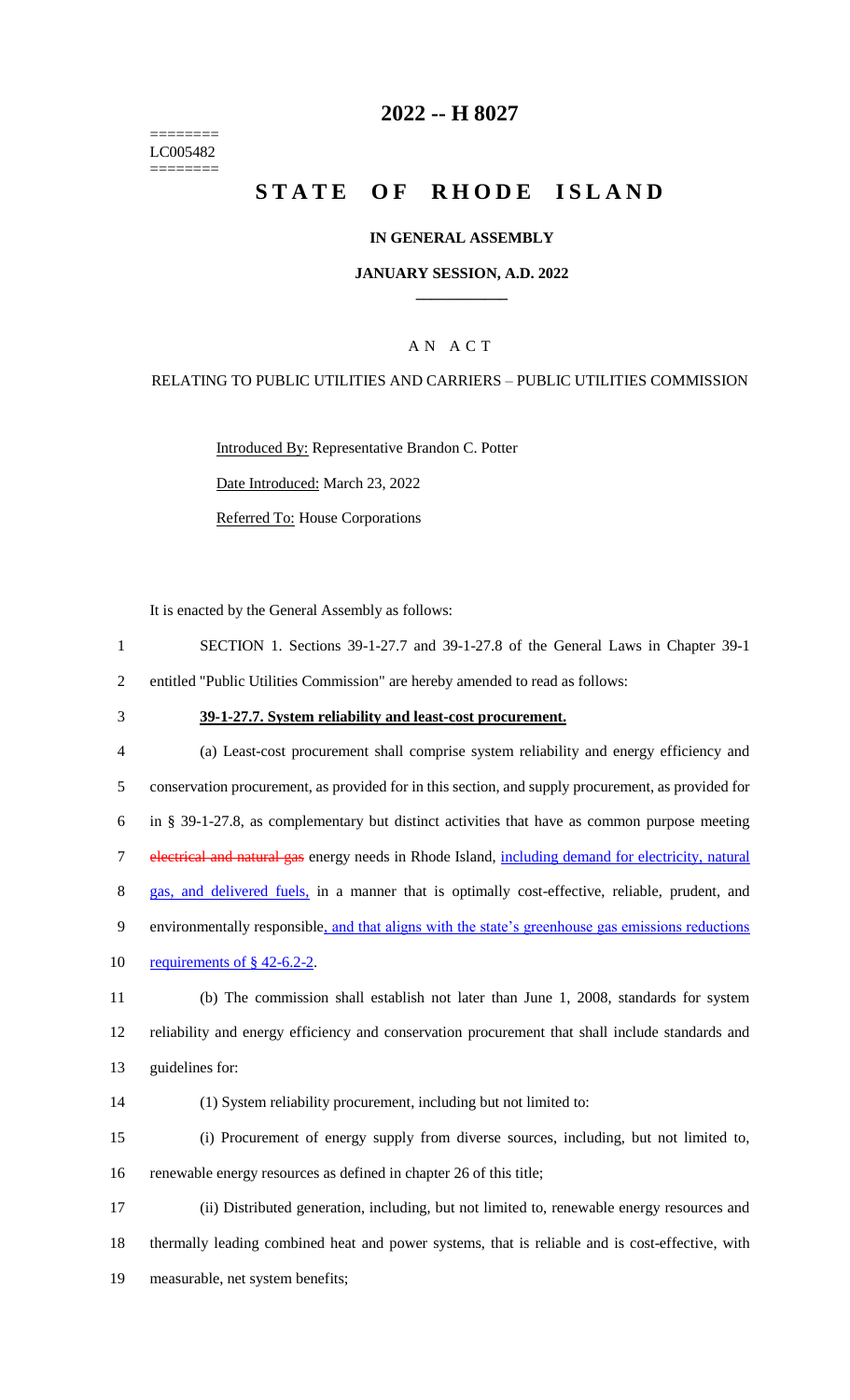(iii) Demand response, including, but not limited to, distributed generation, back-up generation, and on-demand usage reduction, that shall be designed to facilitate electric customer participation in regional demand response programs, including those administered by the independent service operator of New England ("ISO-NE"), and/or are designed to provide local system reliability benefits through load control or using on-site generating capability;

 (iv) To effectuate the purposes of this division, the commission may establish standards and/or rates (A) For qualifying distributed generation, demand response, and renewable energy resources; (B) For net metering; (C) For back-up power and/or standby rates that reasonably facilitate the development of distributed generation; and (D) For such other matters as the commission may find necessary or appropriate.

11 (2) Least-cost procurement, which shall include procurement of energy efficiency, and energy conservation, and strategic electrification measures that are prudent and reliable and when such measures are lower cost than acquisition of additional supply, including supply for periods of 14 high demand and supply of any combustible fuel used for thermal energy in buildings. Costs, for 15 purposes of this section, shall include a reasonable assessment of the costs to society of greenhouse 16 gas emissions.

 (c) The standards and guidelines provided for by subsection (b) shall be subject to periodic review and as appropriate amendment by the commission, which review will be conducted not less frequently than every three (3) years after the adoption of the standards and guidelines.

(d) To implement the provisions of this section:

 (1) The commissioner of the office of energy resources and the energy efficiency and resources management council, either jointly or separately, shall provide the commission findings and recommendations with regard to system reliability and energy efficiency and conservation procurement on or before March 1, 2008, and triennially on or before March 1 thereafter through March 1, 2028. The report shall be made public and be posted electronically on the website of the office of energy resources.

 (2) The commission shall issue standards not later than June 1, 2008, with regard to plans for system reliability and energy efficiency and conservation procurement, which standards may be amended or revised by the commission as necessary and/or appropriate.

 (3) The energy efficiency and resources management council shall prepare by July 15, 2008, a reliability and efficiency procurement opportunity report that shall identify opportunities to procure efficiency, distributed generation, demand response, and renewables and that shall be submitted to the electrical distribution company, the commission, the office of energy resources, and the joint committee on energy.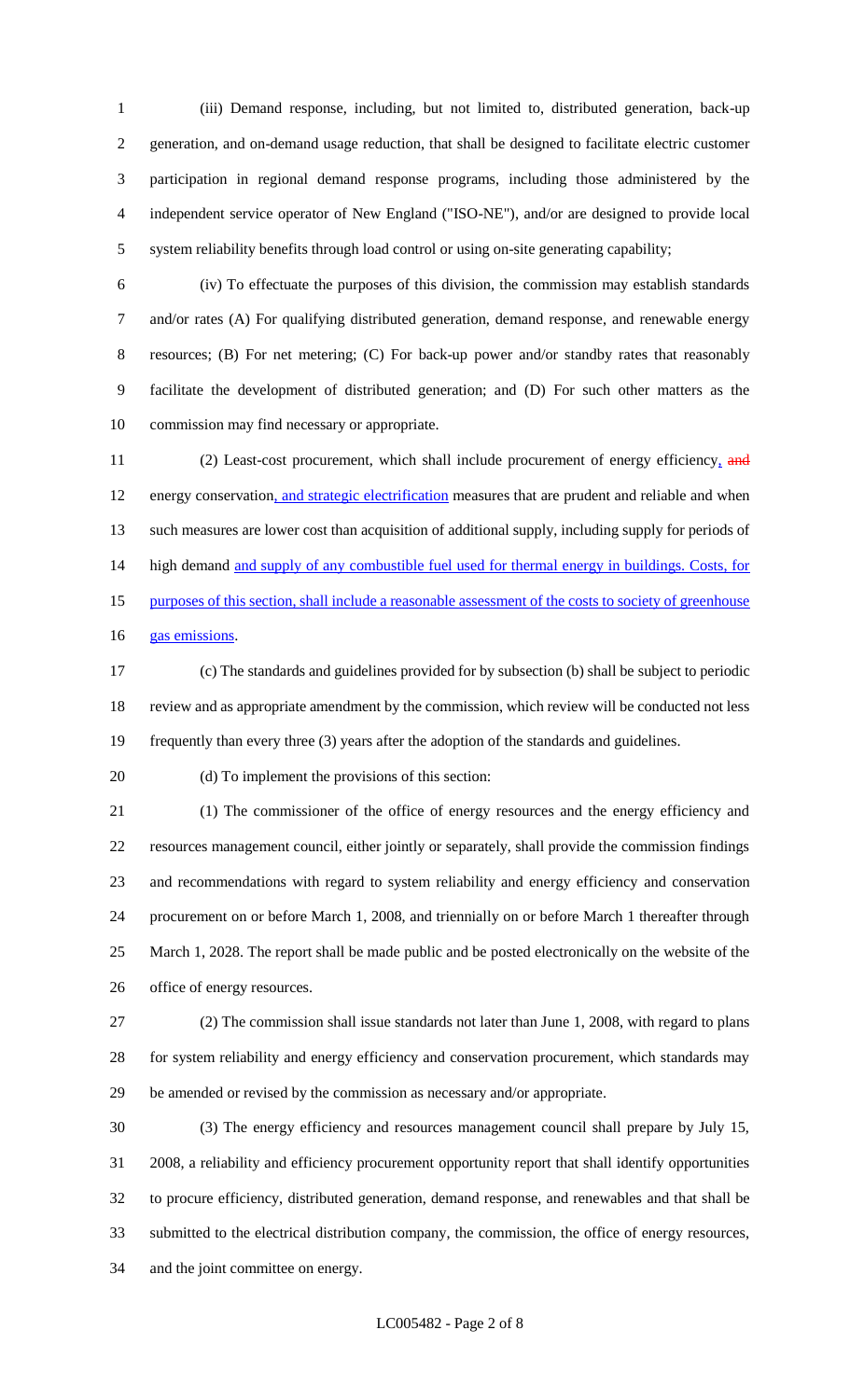(4) Each electrical and natural gas distribution company shall submit to the commission on or before September 1, 2008, and triennially on or before September 1 thereafter through September 1, 2028, a plan for system reliability and energy efficiency and conservation procurement. In developing the plan, the distribution company may seek the advice of the commissioner and the council. The plan shall include measurable goals and target percentages for each energy resource, pursuant to standards established by the commission, including efficiency, distributed generation, demand response, combined heat and power, and renewables. The plan shall be made public and be posted electronically on the website of the office of energy resources, and shall also be submitted to the general assembly.

 (5) The commission shall issue an order approving all energy-efficiency measures that are cost-effective and lower cost than acquisition of additional supply, with regard to the plan from the electrical and natural gas distribution company, and reviewed and approved by the energy efficiency and resources management council, and any related annual plans, and shall approve a fully reconciling funding mechanism to fund investments in all efficiency measures that are cost- effective and lower cost than acquisition of additional supply, not greater than sixty (60) days after it is filed with the commission.

 (6)(i) Each electrical and natural gas distribution company shall provide a status report, which shall be public, on the implementation of least-cost procurement on or before December 15, 2008, and on or before February 1, 2009, to the commission, the division, the commissioner of the office of energy resources, and the energy efficiency and resources management council which may provide the distribution company recommendations with regard to effective implementation of least-cost procurement. The report shall include the targets for each energy resource included in the order approving the plan and the achieved percentage for energy resource, including the achieved percentages for efficiency, distributed generation, demand response, combined heat and power, and renewables, as well as the current funding allocations for each eligible energy resource and the businesses and vendors in Rhode Island participating in the programs. The report shall be posted electronically on the website of the office of energy resources.

 (ii) Beginning on November 1, 2012, or before, each electric distribution company shall support the installation and investment in clean and efficient combined heat and power installations at commercial, institutional, municipal, and industrial facilities. This support shall be documented annually in the electric distribution company's energy-efficiency program plans. In order to effectuate this provision, the energy efficiency and resource management council shall seek input from the public, the gas and electric distribution company, the commerce corporation, and commercial and industrial users, and make recommendations regarding services to support the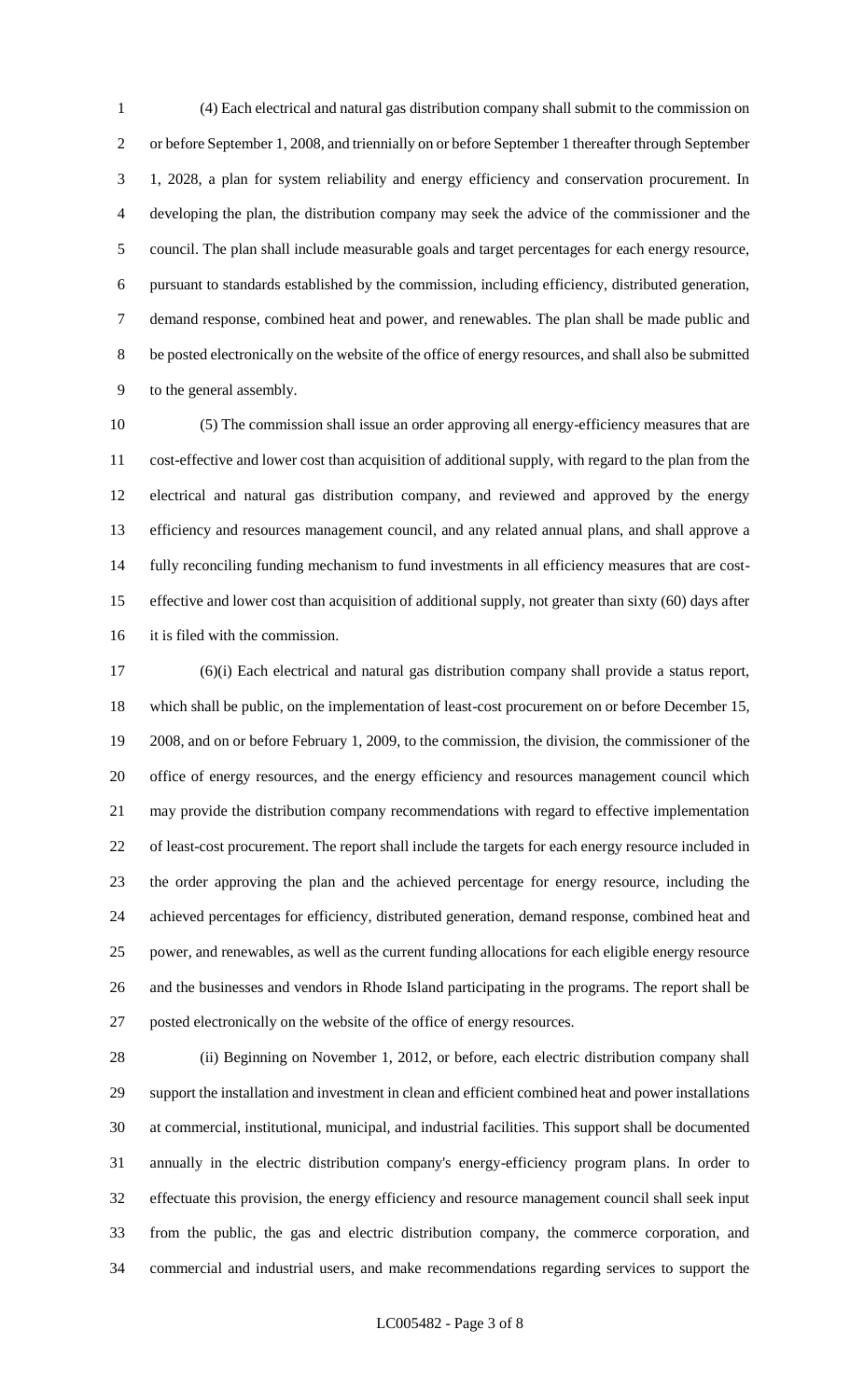development of combined heat and power installations in the electric distribution company's annual and triennial energy-efficiency program plans.

 (iii) The energy-efficiency annual plan shall include, but not be limited to, a plan for identifying and recruiting qualified combined heat and power projects, incentive levels, contract terms and guidelines, and achievable megawatt targets for investments in combined heat and power systems. In the development of the plan, the energy efficiency and resource management council and the electric distribution company shall factor into the combined heat and power plan and program, the following criteria: (A) Economic development benefits in Rhode Island, including direct and indirect job creation and retention from investments in combined heat and power systems; (B) Energy and cost savings for customers; (C) Energy supply costs; (D) Greenhouse gas emissions standards and air quality benefits; and (E) System reliability benefits.

 (iv) The energy efficiency and resource management council shall conduct at least one public review meeting annually, to discuss and review the combined heat and power program, with at least seven (7) business days' notice, prior to the electric and gas distribution utility submitting the plan to the commission. The commission shall evaluate the submitted combined heat and power program as part of the annual energy-efficiency plan. The commission shall issue an order approving the energy-efficiency plan and programs within sixty (60) days of the filing.

 (e) If the commission shall determine that the implementation of system reliability and energy efficiency and conservation procurement has caused, or is likely to cause, under or over- recovery of overhead and fixed costs of the company implementing the procurement, the commission may establish a mandatory rate-adjustment clause for the company so affected in order to provide for full recovery of reasonable and prudent overhead and fixed costs.

 (f) The commission shall conduct a contested case proceeding to establish a performance- based incentive plan that allows for additional compensation for each electric distribution company and each company providing gas to end-users and/or retail customers based on the level of its success in mitigating the cost and variability of electric and gas services through procurement portfolios.

28 (g) The commission shall conduct a contested case proceeding to establish a performance-29 based incentive plan that allows for additional compensation for coordinated efforts between each electric distribution company and each company providing gas to end-users and/or retail customers based on the level of its success in reducing greenhouse gas emissions through weatherization, demand response programs, strategic electrification of gas and delivered fuels customers, and other strategies as appropriate. Additional incentives may be appropriate, in the commission's discretion, for efforts described in this section that leverage sources of funding besides ratepayer-supported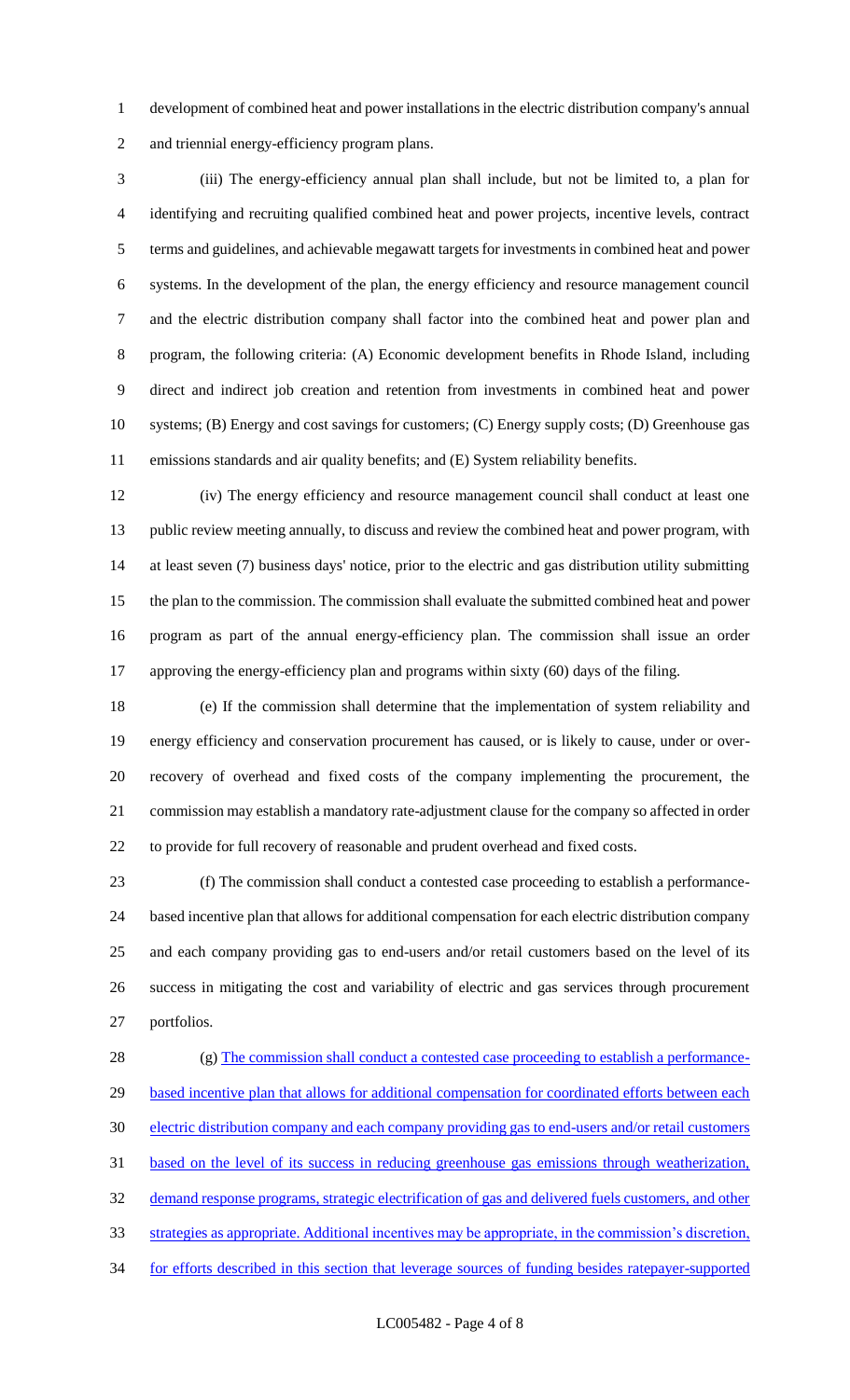charges.

 $2 \frac{(h)(1)}{h}$  The office of energy resources shall conduct a study and analysis of the electric and gas distribution company's state energy efficiency programs that will examine implemented program and planned conservation measures and review and confirm the claimed energy savings. In carrying out this study, the office shall utilize a representative sample of different customer classes and measures that have and/or will be participating in the state energy efficiency programs. At a minimum, the study performed by the office of energy resources shall include the following in its scope of work: (i) Independently review and summarize the electric and gas distribution company process for incorporating results from completed evaluation studies into ongoing energy efficiency program reporting and implementation. (ii) Conduct an independent review of gas and electricity efficiency programs, which may include billing analysis techniques. The scope and subjects of this analysis will be decided by the working group with input and advice from an independent consultant. The analysis will be conducted by a qualified independent consultant using industry accepted methods.

 (iii) Review the data-collection practices, including metering equipment used; sampling frequency; sample sizes; and data validation procedures, and the methods for data analysis employed, as deemed appropriate by the independent evaluator.

 (iv) Study results and recommendations will be presented to the public utilities commission and the energy efficiency and resource management council.

 (2) The office of energy resources shall consult with the working group in development of the request for proposals (RFP), and during the course of the study, including the preliminary study results. The working group shall be comprised of one representative from each of the following groups chosen by the office of energy resources:

(i) Large commercial and industrial energy users;

- 26 (ii) Small business energy users;
- (iii) Residential energy users;
- (iv) Municipal and state energy users;
- (v) Low-income energy users;
- (vi) Electric and gas distribution company; and
- (vii) Energy efficiency and resource management council.

 (3) The office of energy resources, in consultation with the electric and gas distribution 33 company and representatives referenced in subsection  $\frac{g(h)}{2}$ , shall be authorized to hire an energy consulting company or firm to carry out the energy efficiency verification study. The costs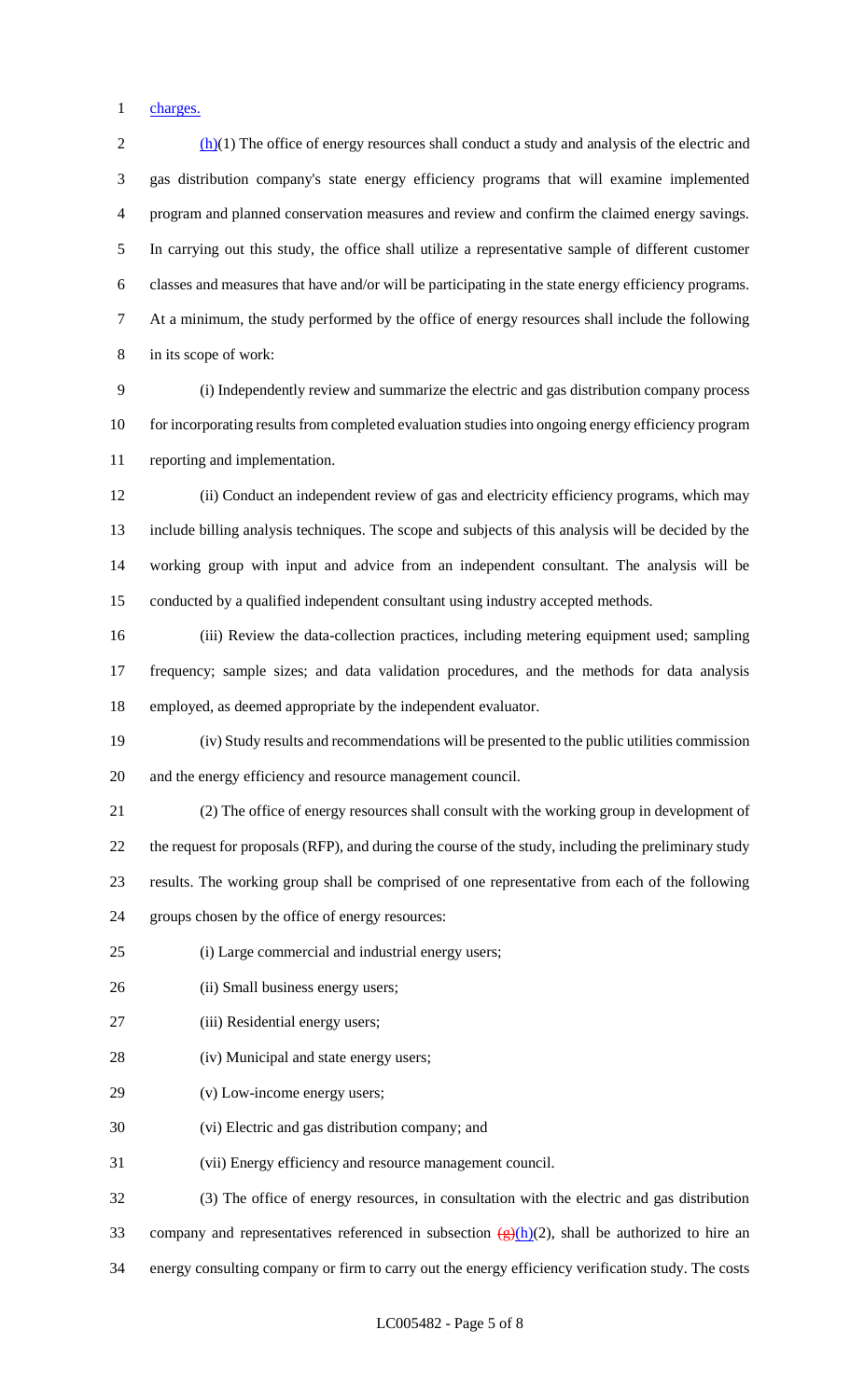associated with this study, including, but not limited to, those associated with the consultant or firm contract and reasonable administrative costs incurred by the office in the execution of subsection  $\frac{g(h)}{h}$  of this section, shall be recoverable through the system benefit charge subject to commission approval. Funding shall be transferred from the electric and gas distribution utility to the office of energy resources upon request by the office.

 (4) The office of energy resources shall submit this report on or before October 30, 2019, to the governor, the president of the senate, and the speaker of the house. The office and its selected energy consulting company or firm shall host two (2) public presentations on the preliminary and final results of the study.

### **39-1-27.8. Supply procurement portfolio.**

 Each electric distribution company shall submit a proposed supply procurement plan or plans to the commission not later than March 1, 2009, and each March 1 thereafter through March 1, 2018. The supply procurement plan or plans shall be consistent with the purposes of least-cost procurement and shall, as appropriate, take into account plans and orders with regard to system reliability and energy efficiency and conservation procurement. The supply procurement plan or plans will include the acquisition procedure, the pricing options being sought, and a proposed term of service for which standard-offer service will be acquired. The term of service may be of various, 18 staggered term lengths and acquisitions may occur from time to time and for more than one supplier for segments of standard-offer load over different terms, if appropriate. There also may be separate procurement plans for residential and nonresidential classes or separate plans among nonresidential classes. All the components of the procurement plans shall be subject to commission review and approval. Once a procurement plan is approved by the commission, the electric distribution company shall be authorized to acquire standard-offer service supply consistent with the approved procurement plan and recover its costs incurred from providing standard-offer service pursuant to the approved procurement plan. The commission may periodically review the procurement plan to 26 determine whether it should be prospectively modified due to changed market conditions, to reduce 27 carbon emissions, and/or public health risks and impacts. The commission shall have the authority and discretion to establish eligibility criteria by rate class, and approve special tariff conditions and rates proposed by the electric distribution company that the commission finds are in the public interest, including, without limitation: (1) Short- and long-term optional service at different rates; (2) Term commitments or notice provisions before individual customers leave standard-offer service; (3) Standard-offer service rates for residential or any other special class of customers that are different than the rates for other standard-offer customers; (4) Time of use commodity pricing 34 for specified classes of customers<del>, except residential customers; provided, however, that the</del>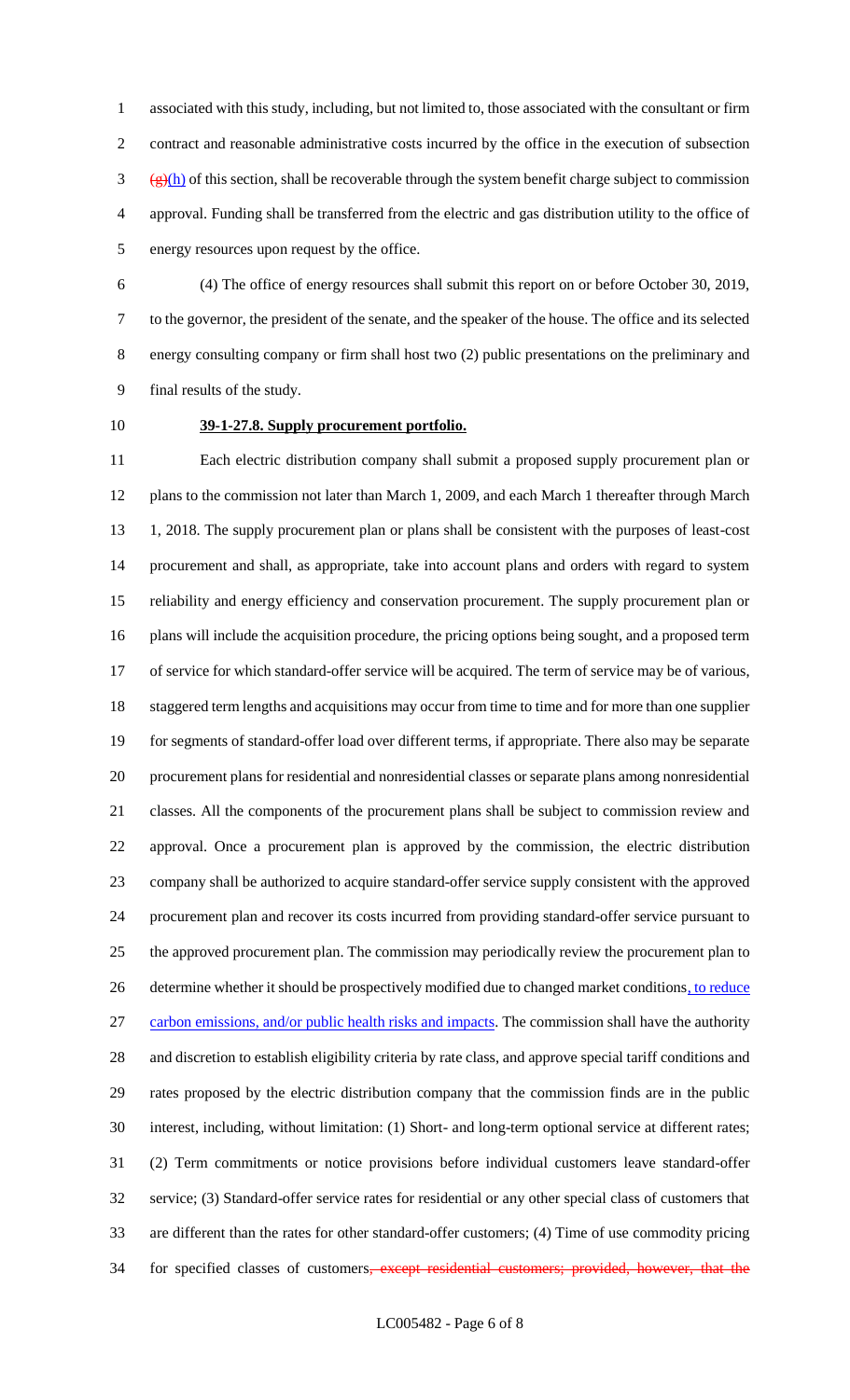- 1 commission may establish pilot programs for time of use commodity pricing for residential
- 2 customers; and/or (5) Standard-offer service rates that are designed to encourage any class of
- 3 customers to purchase supply directly from the market.
- 4 SECTION 2. This act shall take effect upon passage.

======== LC005482  $=$